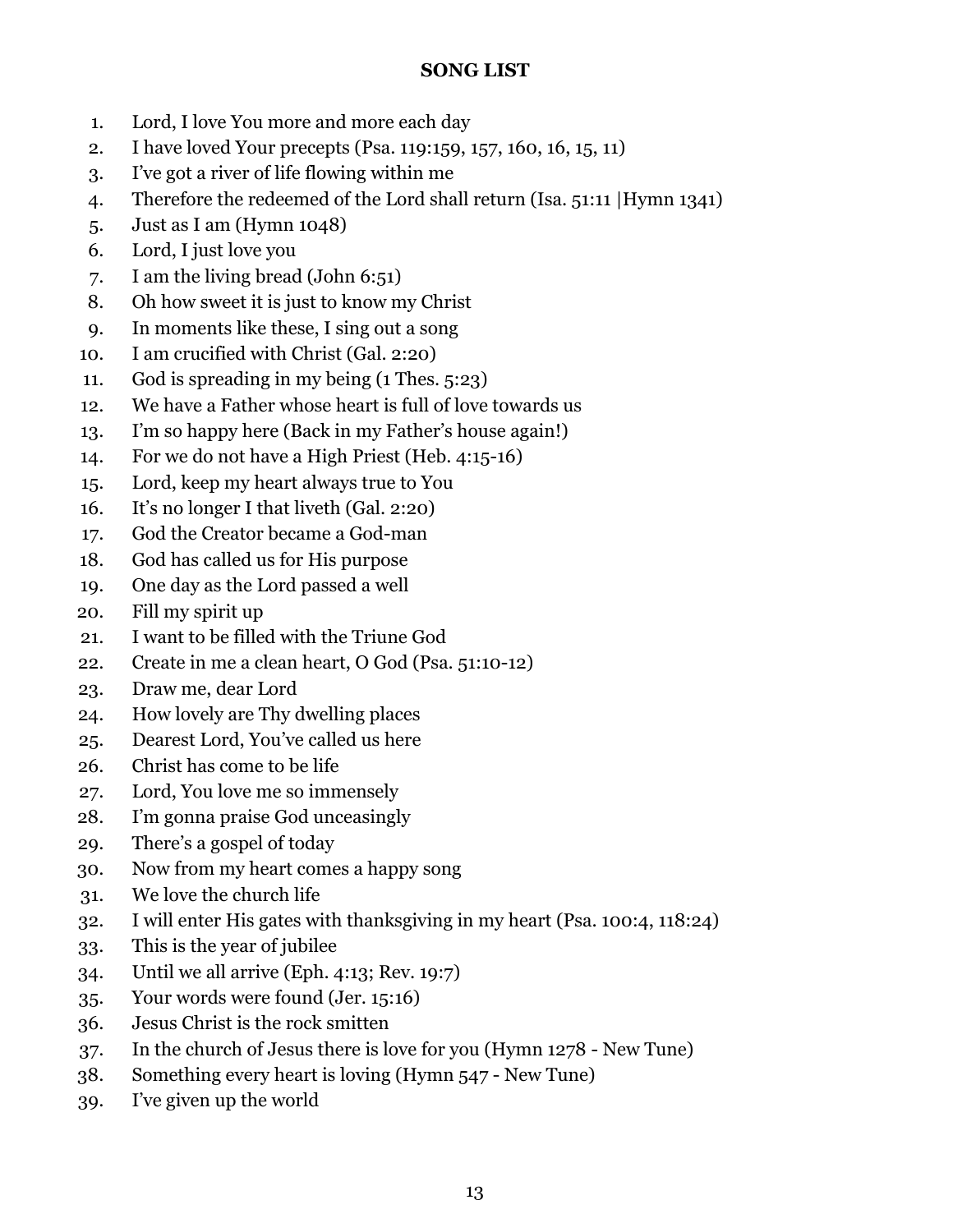D Em 1. Lord, I love You more and more each day. A D Lord, I love You more this very day. Em I can't live without You anymore. A G D I can't make it like I did before.

2. In this endless search for something new, All the time this cry was just for You. I was blind in trying many things 'Til I drank You as my living Spring.

> Bm F#m G A D Lord, I do love You more everyday. Bm F#m G Em D Lord, I do love You much more this very day.

3. Lord, You came and filled my inmost being. You're the sweetest satisfaction. You're the Spirit as my everything, Spirit in my spirit bubbling.

4. Thank You, Lord, for coming into me. Now You're spreading in me constantly. Lord, You're making home in all my heart, As my treasure filling every part.

### **SONG 2 (Psa. 119:159, [157](http://online.recoveryversion.bible/BibleChapters.cfm?cid=857), [160](http://online.recoveryversion.bible/BibleChapters.cfm?cid=857), [16,](http://online.recoveryversion.bible/BibleChapters.cfm?cid=857) [15](http://online.recoveryversion.bible/BibleChapters.cfm?cid=857), [11](http://online.recoveryversion.bible/BibleChapters.cfm?cid=857))**

 $E$ 7 Am I have loved Your precepts; O Jehovah, F F-G-C Enliven me. E7 Am I have not swerved from Your testimonies. F Dm Your word is truth. G C Am Dm In Your statutes do I take delight; G C Dm In Your precepts do I muse. G C E7 Am In my heart do I treasure Your word F G C That I might not sin against You.

#### **SONG 3** *Capo 3*

D D7 G D 1. I've got a river of life flowing within me; Bm E7 A7 It makes the lame to walk and the blind to see. D D7 G D It opens prison doors, sets the captives free. G D A7 D I've got a river of life flowing within me.

> Spring up, O well, within my spirit! Bm E7 A7 Rise up and tell, so all can hear it! (Oh Lord!) D Spring up, O well, so I experience G D A7 D-G-D That life abundantly.

2. I've got a river of life flowing within me; It started gushing up when God set me free. That I keep the flow is my only plea. I've got a river of life springing within me.

3. Once I call His name there's a flow within; It turns me from my day, makes Him Lord again. As my spirit burns, Satan cannot win. Calling, "Oh Lord Jesus," keeps the flow within.

# **SONG 4 (Isa. 51:11) | Hymn 1341\*** *Capo 3*

G and  $G_7$ Therefore the redeemed of the Lord shall return, C And come with singing unto Zion; G D D7 G And everlasting joy shall be upon their head.

*(Repeat the above three lines)*

 $G$  C G They shall obtain gladness and joy; Em A7 D-D7 And sorrow and mourning shall flee away.

*\*Song Key Adjusted*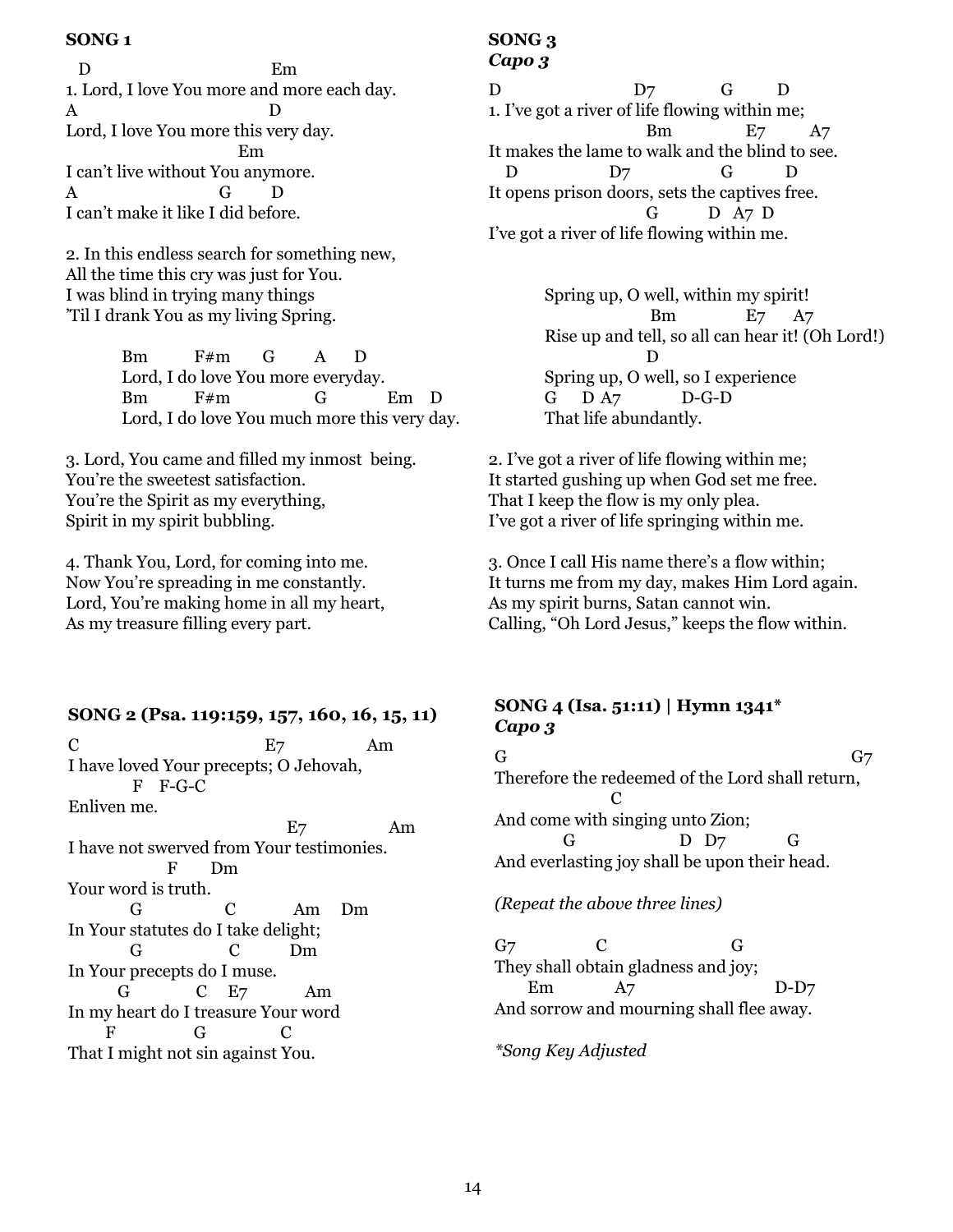# **SONG 5 (Hymn 1048)**

 G C G 1. Just as I am, without one plea, Em Am7 D But that Thy blood was shed for me, G C G C And that Thou bid'st me come to Thee, G D G-C-G O Lamb of God, I come! I come!

2. Just as I am, and waiting not To rid my soul of one dark blot; To Thee whose blood can cleanse each spot, O Lamb of God, I come, I come!

3. Just as I am, though tossed about With many a conflict, many a doubt; Fightings within, and fears without, O Lamb of God, I come, I come!

4. Just as I am, poor, wretched, blind; Sight, riches, healing of the mind; Yes, all I need, in Thee to find, O Lamb of God, I come, I come!

5. Just as I am, Thou wilt receive, Wilt welcome, pardon, cleanse, relieve; Because Thy promise I believe, O Lamb of God, I come, I come!

6. Just as I am, Thy love unknown Has broken every barrier down; Now, to be Thine, yea, Thine alone, O Lamb of God, I come, I come!

## **SONG 6** *Capo 3*

D G D Lord, I just love You. G D A And there's no one like You.  $D$  F#m In the whole universe Bm F#m Em A I have no other one like You. G D Lord Jesus, I love You.

# **SONG 7 (John 6:51)** *Capo 3*

GC Em D G I am the living bread C Em D G Which came down out of heaven; C Em D G C If anyone, if anyone eats of this bread Em D G Em He shall live forever;

**C** and **C** And the bread (and the bread)

Which I will (which I) G D Em Will give is my flesh, **C** Given for (given for)

For the life (for the) G D G Life of the world.

G C Em D G I am the living bread C Em D G Which came down out of heaven; C Em D G C If anyone, if anyone eats of this bread Em D G He shall live forever.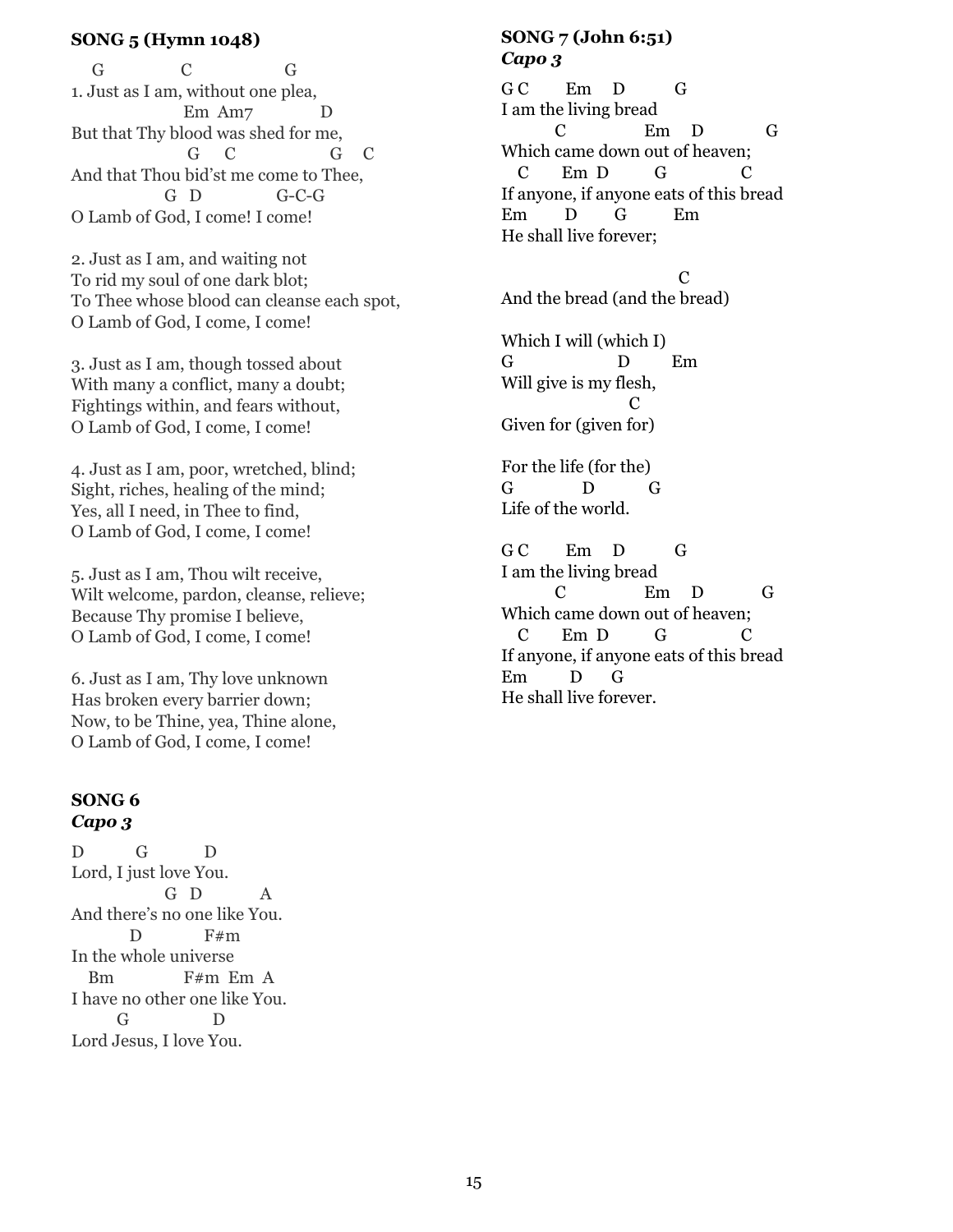G Em 1. Oh how sweet it is just to know my Christ! C D Knowing Him's the goal of my whole life. G Em Gaining Him supplies me, day by day, C D He's rich and excellent in every way. G Em I'm fully captured by Him, my All in all, C D He fills my heart with faith whene'er I call. G Em He is spreading, growing organically C D G-C-G As I'm dwelling one with Him continually.

2. As His life flows in, streams of love abound— Love constraining us from all around. So we give ourselves, Lord, flow in us; May we know You in Your preciousness. O Lord, You've made us one; now we run to You, Pursuing corporately in all we do With the saints until full maturity, As Your loving counterpart eternally.

#### **SONG 9**

D Bm Em A 1. In moments like these, I sing out a song. Em A D A I sing out a love song to Jesus. D Bm Em A In moments like these I sing out a song. Em A D-D7 I sing out a song to my Lord. GA D D7 Singing, I love You, Lord. GA D D7 Singing, I love You, Lord. GA Bm G Singing, I love You, Lord. D A D I love You.

2. In moments like these I call on the Lord. I call, O Lord Jesus, He saves me. In moments like these I call on the Lord. I call, O Lord Jesus, He saves. Calling, O Lord Jesus! Calling, O Lord Jesus! Calling, O Lord Jesus! Jesus is Lord!

#### **SONG 10 (Gal. 2:20)**

 DG I am crucified with Christ D G D And it is no longer I who liveth, Em A-A7 But it is Christ who lives in me; D G And the life which I now live D G In the flesh, I live in faith— D A The faith of the Son of God, G A7 D-A Who loved and gave Himself up for me.

 A7 D G 1. And now I'm walking by the Spirit D G Step by step, day by day, D O Lord, I love You; Em A-A7 You're the precious One to me. D G As I do this and that, D G Lord, remind me where You're at: D Em A D You're in my spirit, dispensing grace to me.

2. And now I'm walking by the Spirit, Marching on toward the goal. O Lord, Your purpose means everything to me. All self-love I lay aside For the churches, for Your Bride, For the fulfillment of Your economy.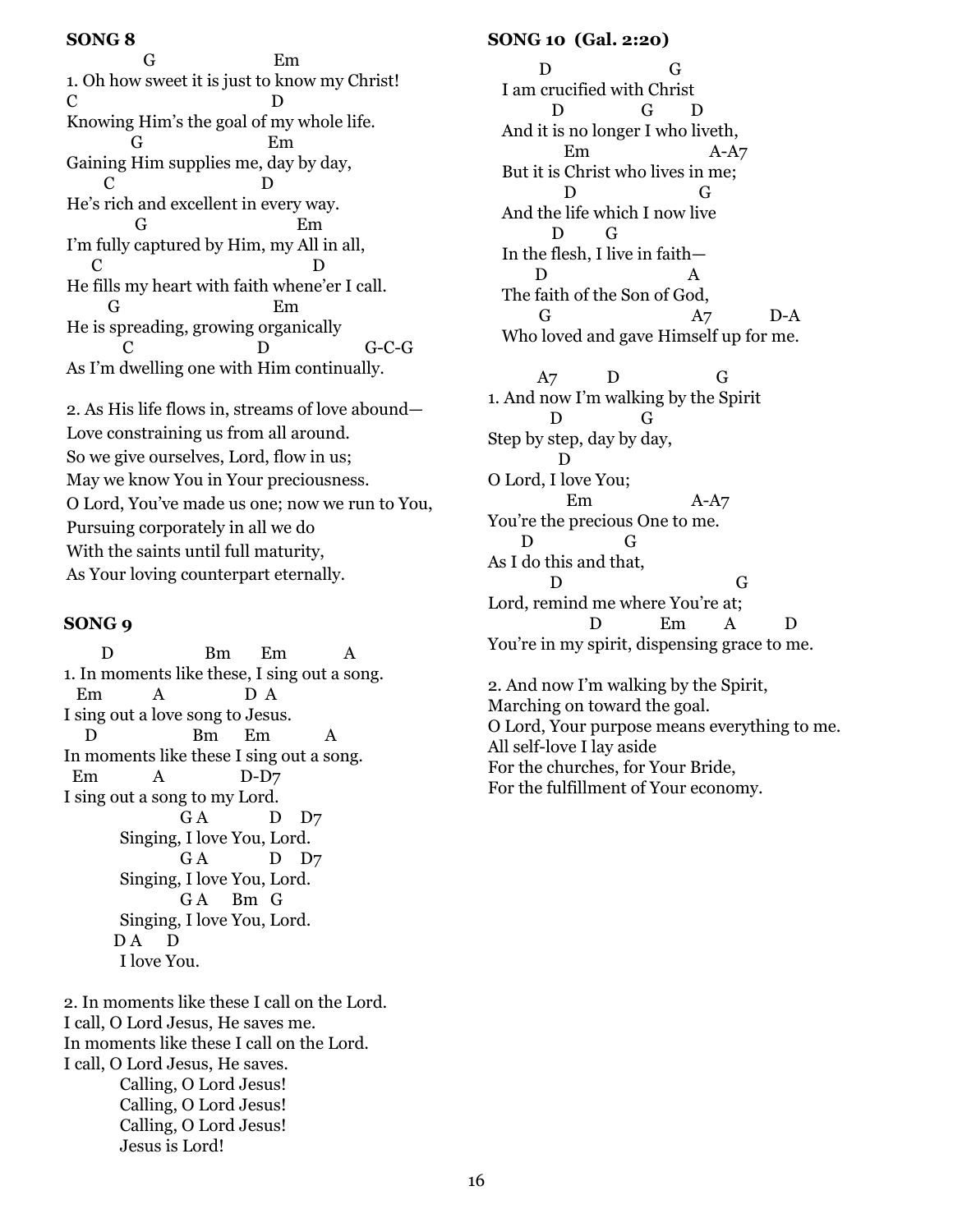F C G God is spreading in my being! F C G As the Spirit filling me! F C From my spirit to my soul G Am To my body, I am whol-ly Dm G Sanctified in Christ, preserved complete!

 C G Am 1. And the God of peace Himself F C G Sanctify you wholly, C G Am And the God of peace Himself F G C Sanctify you wholly.

 C G Am 2. May your spirit and your soul and body F C G Be preserved complete, without blame, C G Am Be preserved complete and without blame F G C At the coming of our Lord Jesus Christ.

# **SONG 12**

C F We have a Father C G Whose heart is full of love toward us. C F His heart is so great C G And His love is so unlimited. F G Even when we sin, Em Am We can always come back to Him; Dm G C-C7 This is our Father's great love toward us. F G We just need to repent, Em Am In His loving arms we were meant; Dm G C This is our Father's great love toward us.

# **SONG 13**

 C 1. I'm so happy here, F With my Father dear, G G7 C G7 Once lost, now I'm near again!  $\mathbf C$ (It was) First His smiling face, F Then His warm embrace, G G7 C-C7 I'm surprised by grace again! E<sub>m</sub> I was lost, now I'm found again! Dm F G I was dead, but now I live! E<sub>m</sub> Come rejoice with us, and be merry then. Dm  $G_7$  C Back in my Father's house again! 2. Robe, ring, sandals on And my hunger's gone! Back where I belong, again! (Because He) Clothed me thoroughly, (And then He) Reinstated me!

# **SONG 14 (Heb. 4:15-16)** *Capo 1*

(Now I'm) Back in the family again!

D A For we do not have a High Priest who cannot Bm G Be touched with the feeling of our weaknesses, D A Bm But One who has been tempted in all respects like us, G Yet without sin, yet without sin. D A Let us therefore come forward Bm G With boldness to the throne of grace D A Bm That we may receive mercy and find grace G D For timely help.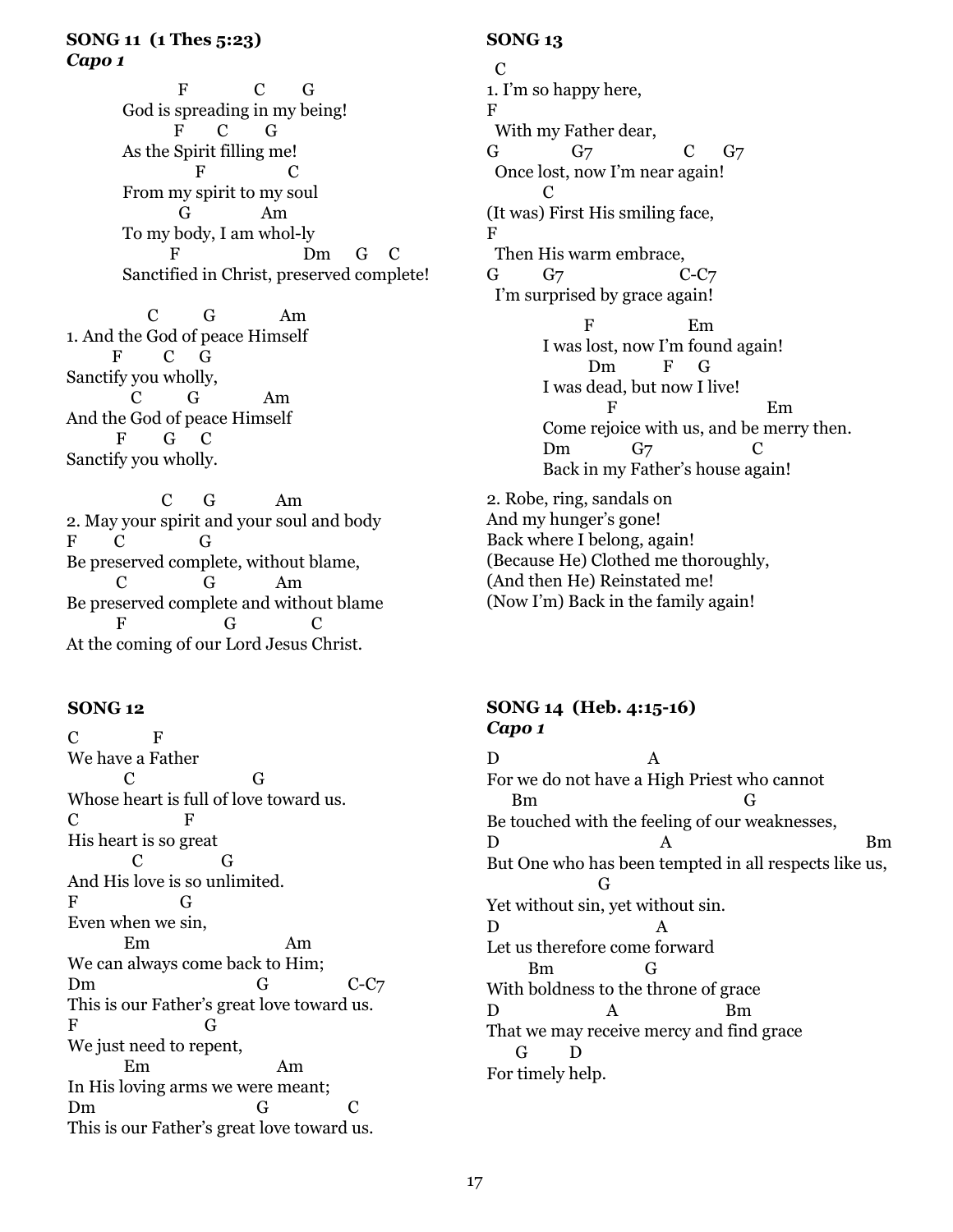D Bm Em A 1. Lord, keep my heart always true to You, D Bm Em A Never backsliding, always viewing You, D Bm Em A A heart that is pure that sees only You, D Bm Em A7 D-G-D A heart that loves You and treasures only You.

D Bm Em A Your love constrains me to give my all to You. D Bm Em A Lord, I can't help it; my heart is drawn to You. D Bm Em Oh what a privilege! I give myself to You! D Bm I love You, Lord, dearest Lord. Em A7 D-G-D I love You! I just love You!

2. Lord, keep my love burning brightly for You, A love never dwindling always hot for You, A love, shining brighter all the way for You, A love, so fresh like the day I first touched You.

3. Lord, take my life, I present it to You! If I had a thousand, I'd pour all on You! Nothing withholding, my all is for You. My life and my future, dear Lord, is all for You.

# **SONG 16 (Gal. 2:20)** *Capo 3*

D G It's no longer I that liveth, D A7 But Christ that liveth in me. D G It's no longer I that liveth, D A7 But Christ that liveth in me. G D He lives, He lives, Bm A7 Jesus is alive in me! D G It's no longer I that liveth, D A7 D But Christ that liveth in me.

# **SONG 17** *Capo 3*

D A Bm A 1. God the Creator became a God-man, G  $D$   $E7$   $A$ His death redeemed us for His glorious plan. D A G A Now in resurrection the Spirit's released G Em Producing the church. A A7-D This is God's masterpiece.

D A 2. Lord, You are my choice. G A I have seen Your beauty. G D I belong to You E7 A Now and evermore. D A You're my only choice G A Lord, You are so lovely. G Em A7 D Lord I give all for Your masterpiece.

 D A 3. Lord, I love You.  $G \qquad A$ There is no other. G D E7-A I'll love You always. D A Lord, I love You. G A My heart is recovered. G Em A7 D Lord, I give all for Your masterpiece.

D A Bm A 4. Thank You, Lord Jesus, for capturing me. G  $D$   $E7$  A Thank You, Lord, I now experience Thee.  $\mathbf{D}$ By feasting! Enjoying! G A Your Life would increase. G Thank You, Lord, Em A A7-D I'm part of God's masterpiece.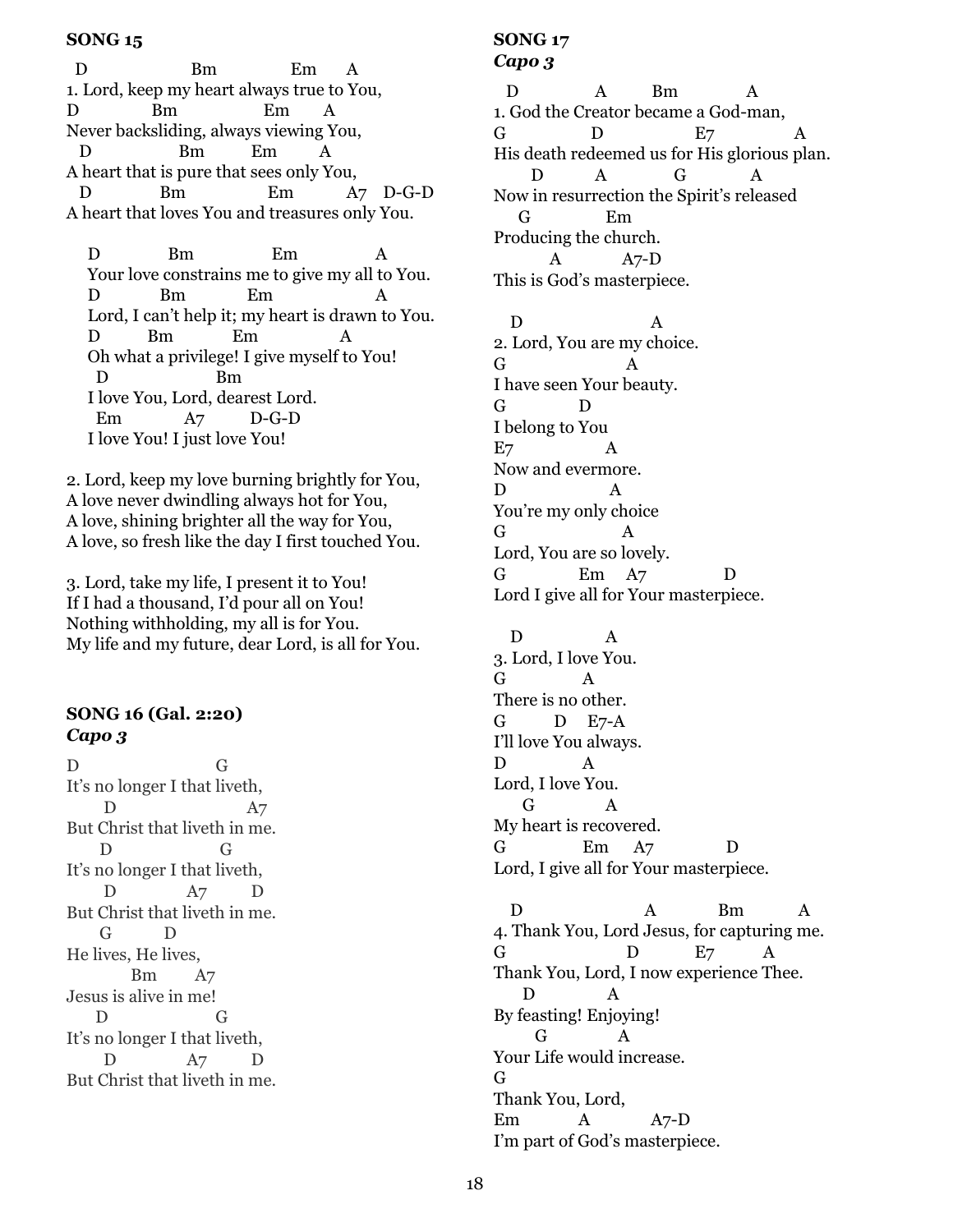D Bm 1. God has called us for His purpose, G A His economy so glorious, G F#m-Bm For which He was fully processed; Em A Consummated now is He. D Bm As the Spirit, He indwells us G A As our God-allotted portion; G F#m-Bm Working out His full salvation, G A D D7 Making us the same as He is.

G A Oh, may a clear controlling vision of F#m Bm The Lord's economy direct my heart Em A D-D7 And burn in me until my spirit's wholly set afire! G A With spirit strong and active we'll press on F#m Bm To consummate God's goal— G A D New Jerusalem, Hallelujah!

2. Jesus lived the God-man pattern, Set the way for us to follow; He denied His natural man and Was obedient unto death. Once He was the only God-man; Now we are His duplication. As the many grains we're blended As His corporate reproduction.

3. Living out His resurrection, Dying to the flesh and soul-life. Living by the mingled spirit, Natural man we will deny. Now we're living in the Body, Every day, we're overcoming, Striving for the peak of Zion, Watching for our Lord's appearing. 4. God and man will have one living Always in the mingled spirit; We two are incorporated— One organic entity! This, the vision of the ages, Will control our daily living That the Lord may have His Body, Shining as the holy city**.**

### **SONG 19** *Capo 3*

 D A D 1. One day as the Lord passed a well, G D A- A7 A woman so thirsty was there. D A D He was not content until G D A D-G He left her the water that's real, pure, and clear.

 D A Oh, come see a man, (Jesus!) D-D7 Oh, come see a man G D A D-G Who told me all things that ever I did. D A Is this not the Christ? (Oh yes!) A7 D-D7 Is this not the Christ? G D A D G-D G-D G-D He fills me forever and ever! Amen.

2. He spoke words that I'd never heard, Yet how He did stir up my thirst! He spoke of the water that lives, To all who are thirsty, He freely will give.

3. Now this living water have I! I drink and I soar to the sky! His praises now fill all the air Because I am speaking Him, now, everywhere!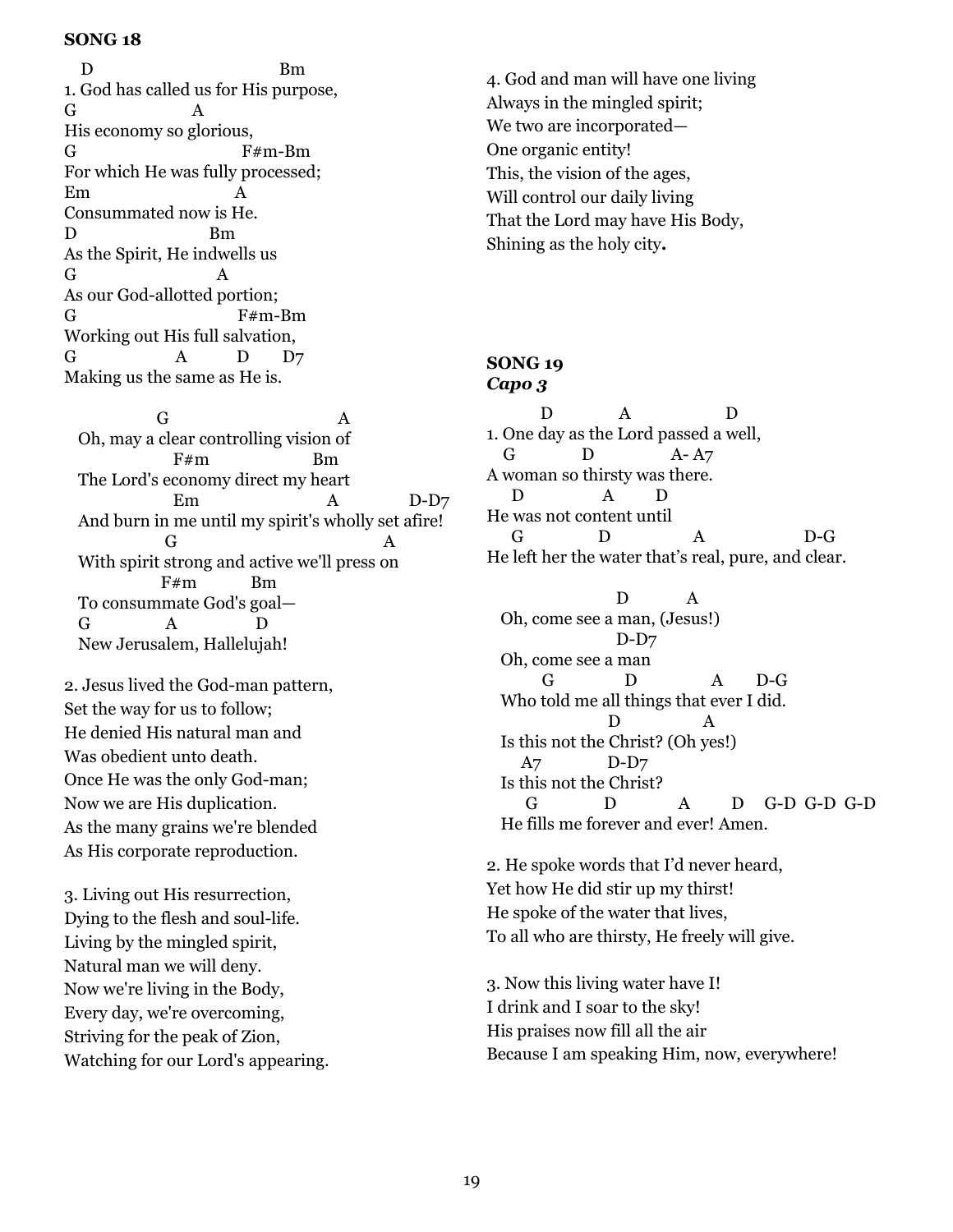D G D G D 1. Fill my spirit up, fill my spirit up A Till it overflows G D-G-D Right out of my innermost being!

# *(Repeat)*

D-G D Fill me today; D-G D Fill me, I pray. A G D Bm Oh Lord Jesus, flow as the living water! A G D Oh Lord Jesus, gush up as the living spring,  $D-G-D$ Right out of my innermost being!

2. Break through every part, Break through every part Of my mind, emotion, will, and heart! *(Repeat)*

Break through today; Break through, I pray. Oh Lord Jesus, flow as the living water! Oh Lord Jesus, gush up as the living spring, Right out of my innermost being!

3. Flow that river out, Flow that river out, Whether I might call, pray, sing, or shout! *(Repeat)*

Flow out today; Flow out, I pray. Oh Lord Jesus, flow as the living water! Oh Lord Jesus, gush up as the living spring, Right out of my innermost being!

#### **SONG 21** *Capo 1*

 D-G-D D-G-D I want to be filled with the Triune God. A He makes me happy; G D-G-D I want to be filled with Him. D-G-D D-G-D I want to be filled with the Triune God. A He makes me happy; G D-D7 I want to be filled with Him.

G

So I will drink, drink, drink, drink, drink D That living water, A A7 D-D7 And I will eat, eat, eat, eat, eat the tree of life. G D B7 I will call upon His name; O Lord Jesus! Em G G# A I want to be filled up, up, up; Em G G# A I want to be filled up, up, up; Em G G# A D-G-D I want to be filled up, up, up…with Him!

## **SONG 22 (Psa. 51:10-12)**

 G Bm C D Create in me a clean heart, O God. G D C D And renew a right spirit within Me G Bm C D Create in me a clean heart, O God. G D G And renew a right spirit within Me

C D G Em Cast me not away from Thy presence: C D G-G7 Take not Thy holy Spirit from me. C D G Em Restore unto me the joy of Thy salvation, C D G And renew a right spirit within me.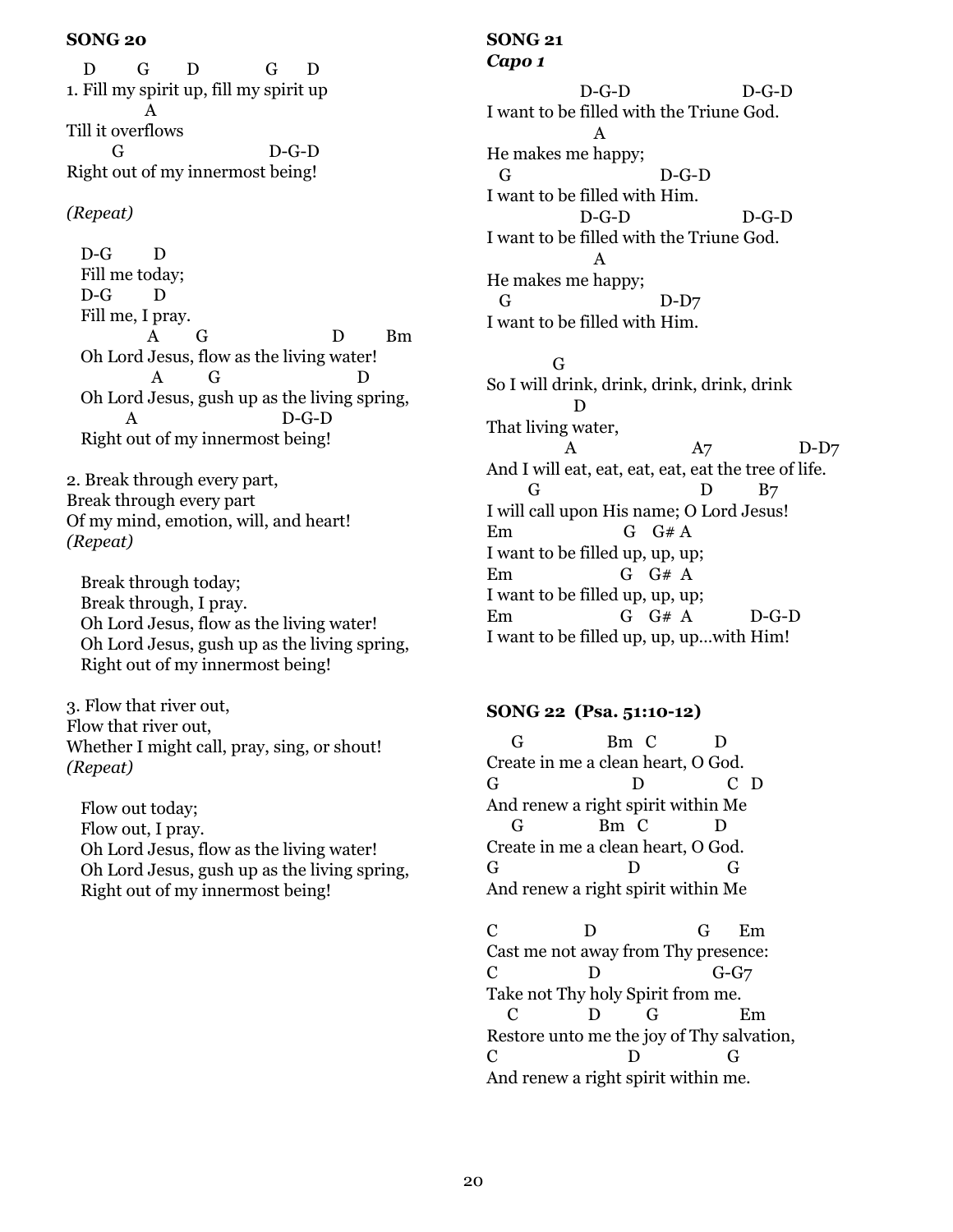#### **SONG 23** *Capo 3*

D G Draw me, dear Lord. D G Draw me today. D G From everything else, dear Lord, D A Draw me away.

 D G 1. O Lord, this whole world D G Seems to weigh me down. D G All the cares, the strife, the sin, D A Within me and all around.

D G 2. But, Lord, I want to set my heart, D G And, Lord, I want to stay with You. D G 'Cause only when You're near to me D A Is everything okay.

D G 3. And though everything may fall apart D G Or everything go my way, D G It doesn't really matter, Lord, D A D As long as I gain You today.

# **SONG 24 (Psalms 84:1-3)** *Capo 1*

G C G How lovely are Thy dwelling places; C D G My soul longs for the courts of the Lord. C D My heart and my flesh, G Em They sing for joy to the living God; C D G You are my King and my God

## **SONG 25** *Capo 3*

D Bm 1. Dearest Lord, You've called us here, G A-D And opened up Your heart. Bm O the joy to hear Your call G A-D And enter in the Ark. Bm Saving us from day to day G A-D O Lord, this is Your way. Bm In Yourself we stay afloat, G A D-D7 Above this wicked age today.

G A D Bm-G Thank You Lord, in Your eyes we find grace, A D- D7-G And with open hearts we come to You. A D A Bm-G Regardless what our friends might say to us or do, A D-G-D O Lord Jesus, we love You.

2. Seeking of this age to taste, And of it have a part. If we only knew, dear Lord, The ways we grieve Your heart. We would come and turn to You With a repenting heart, And would give ourselves to be With you, O Lord, inside the Ark.

3. Praise You Lord, we're safe in You; Outside death-waters pour. Many things that I once loved Are on the ocean floor. Keep us open to You Lord, Don't let us miss the mark. Hallelujah, praise the Lord, We're here within the church, the Ark.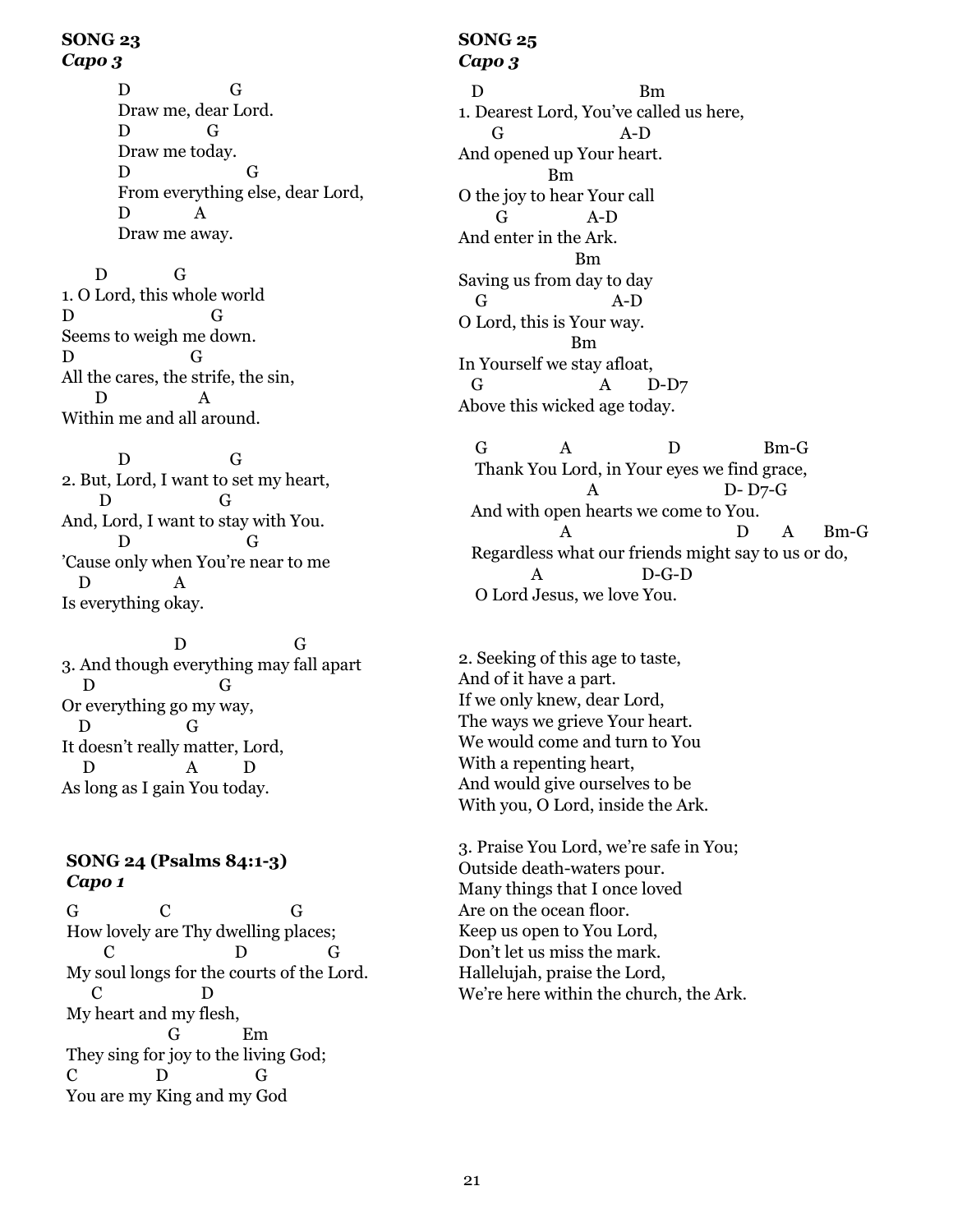#### **SONG 26** *Capo 3*

G C G C 1. Christ has come to be life, G C G-C The processed divine Trinity.  $G \quad C \quad G \qquad C$ God the Father's the source, G C G A fountain emerging to be. D C G God the Son as a gushing up spring, D C G And the Spirit's a river for life imparting Em C Oh how can this miracle be? A D The Triune God flowing in me! G C G C Oh, I've got rivers of life G C G-C Flowing out of my innermost being! G C G C I've got rivers of life G C G Flowing out of my innermost being! Em D G As this life flows through me, Em C D G I'm supplied abundantly Em C G D His life nullifies sin! Em C G D Power springs now from within! Em-C D G-C-G To be free, overcoming spontaneously.

2. Yet this life though it frees Is not meant for mere victory. God is full of intent and never could flow aimlessly. So this life has a totality A consummate issue encompassing me. Life moves and life grows Llife shapes as it flows Now I share in this life's destiny. Oh, I've got rivers of life Flowing out of my innermost being! I've got rivers of life Flowing out of my innermost being!

> We'll abide mutually God and man revealed to be Lamb, Wife, Spirit, and Bride. Come! Drink! And riverside, Grows the tree, our enjoyment for eternity!

3. So I've no cause to frown As one who's received this zoe. I know life runs its course And triumphs inevitably. I'm required just to stay in the flow, If I do the drinking then God gives the growth. So there's joy in my heart, And a spring in my step, And a smile on my face as I sing, Oh, I've got rivers of life Flowing out of my innermost being! I've got rivers of life Flowing out of my innermost being!

# **SONG 27**

### *Capo 3*

D A Lord, You love me so immensely; Bm F#m I would love You more intensely. G D Every day and every moment, Em A O Lord, capture me. D A Let my goal and my life's theme be, Bm F#m Lord, to love You most supremely; G D With all my heart, Lord Jesus, Em A7 D-G-D Keep me faithful unto Thee.

D A Draw me, Lord, each day. Bm F#m Take my veils away. G D With a pure heart will I see You; Em A Lord I just love You. D A Nothing else I seek; Bm F#m No one else for me. G D I would fully and absolutely Em A7 D-G-D Give my whole being unto Thee.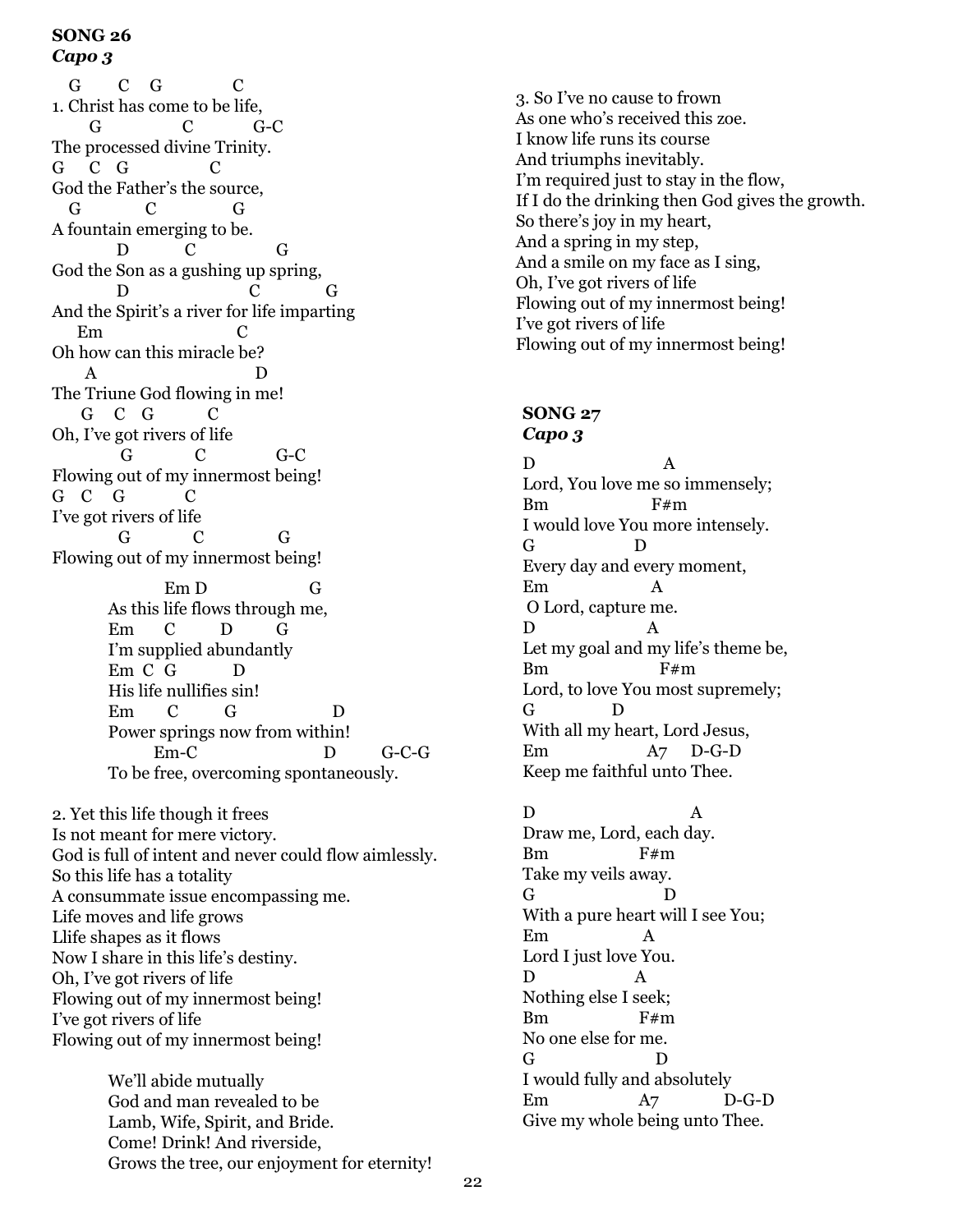G C-G 1. I'm gonna praise God unceasingly D Because He lives in me, D7 G He's everything to me, G Gives life continually. C-G I'm gonna praise God unceasingly Em Because He lives in me, Am D G-G7 And He will never leave.

 C Now in our spirit we can feed, G Jesus Christ is all we need, D D7 G-G7 Call His name and He becomes reality **C** Open up your mouth and you will see G Em Just how rich our Lord can be. Am D He's our very life supply, G-C-G Complete is He.

2. Now I live by the tree of life, His fruit does nourish me, O, how it strengthens me, I'll live eternally. Now I live by the tree of life, Him daily I apply, He is my food supply.

3. There's a river of life in me, Flowing so livingly, Moving continually, He just keeps flooding me. There's a river of life in me, He's always filling me, His name is Jesus Christ!

# **SONG 29** *Capo 5*

 G C 1. There's a gospel of today G C G That says believe and you'll be saved and then C G You can go to heaven and see the pearly gates  $\mathcal{C}$ And walk the golden streets; G Bm Em-C Words like these fail to treat G-Bm-Em-C D G All the vanity that is hidden in me.

2. But the gospel is to me The Triune God within humanity As the Spirit reaching me to be in me The one reality; Love untold—Gospel Thee Never getting old—story told eternally.

3. Left the ninety-nine behind— You searched until the lost sheep You did find, Laid me on Your shoulders there, You bore me in Your tender loving care; Rejoicing—You found me Though a small lost sheep—You gave all to come find me.

4. Sweeping in my deepest parts, You lit a lamp and searched my inward heart, Sanctifying deep within You shined in me, Exposed me of my sin; Repenting—now I see Lord, You're sprinkling me—with the blood You shed for me.

5. Eagerly awaiting me That I the slightest turn to Thee would make Though my life had been a wreck, You ran to me And fell upon my neck Kissing me, affectionately; Killed the calf for me—"Let us eat and be merry."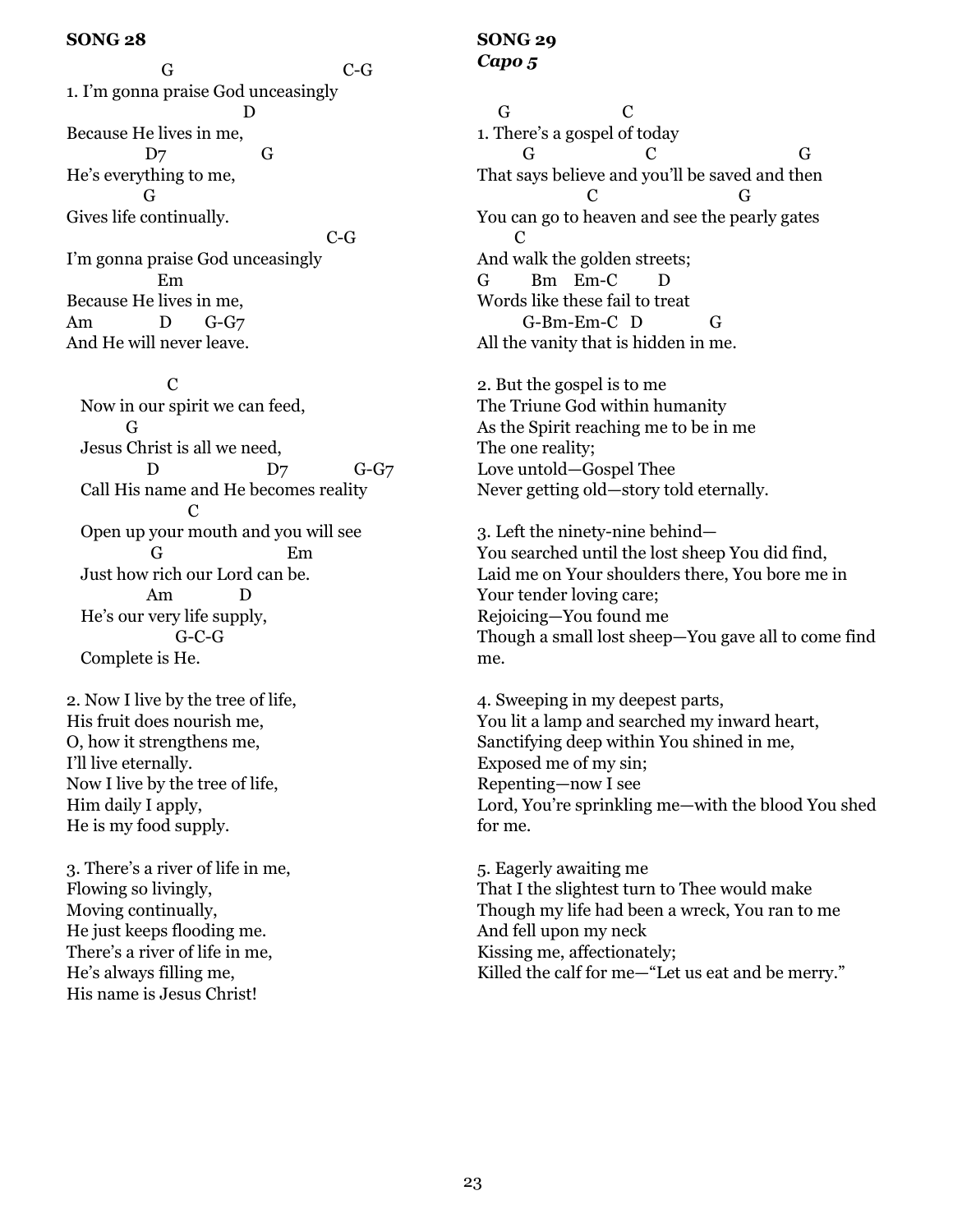#### **SONG 30** *Capo 1*

D (Daug) 1. Now from my heart comes, (D6) A happy song;  $D7$ It's just for You, Lord,

There's only One: G A D-D7 J-E-S-U-S, I love You.

G

How I love to sing A With my spirit and heart to You. F#m Jesus, You're so rich; Bm In who You are and what You do. Em A Ev'ry time I turn and open up,

I drink of You. D A-D 'Cause I love You.

2. I've seen how they, Pierced Your side, You gave Your all, To win Your bride J-E-S-U-S, I love You.

3. Without Your love, Lord, I'm so empty Life has no meaning; Just vanity, J-E-S-U-S, Reality

4. Jesus in me. What a wonder; Bubbling over, Living water. J-E-S-U-S, What a joy!

# **SONG 31** *Capo 3*

D G D 1. Some, these days, would tell us that our Jesus is not food, G  $D$   $E7$   $A$ That we only need to know about Him and do good, D G D But we're glad to tell you brothers, it's just not that way— G D A7 D Jesus is the bread of life; we eat Him every day.

D G D We love the church life, eating, drinking, breathing Jesus. D Bm E7 A7 We love the church life, taking in God's Word. D G D We love to hear those "O Lord, Amen, Hallelujahs!" Bm E7 A7 D We love the church life, feasting with the Lord.

2 When He fills our inward parts, we're never quite the same, So much richness we can taste by calling on His name. "Services" but once a week for us will never do.

Every day we need the fellowship to take us through.

3 If these latter days and situations of the world Make you feel that round a vicious circle you are swirled, Then please listen closely to the things we have to say; It may be that you will find with us a better way.

# **SONG 32 (Psa 100:4; 118:24)**

D G D I will enter His gates with thanksgiving in my heart; G A-A7 I will enter His courts with praise. D G D Bm I will say this is the day that the Lord has made. Em A7 D-G-D I will rejoice for He has made me glad. G D Bm He has made me glad, He has made me glad, G A7 D-A7 I will rejoice for He has made me glad. D G D Bm He has made me glad, He has made me glad, Em A7 D-G-D I will rejoice for He has made me glad.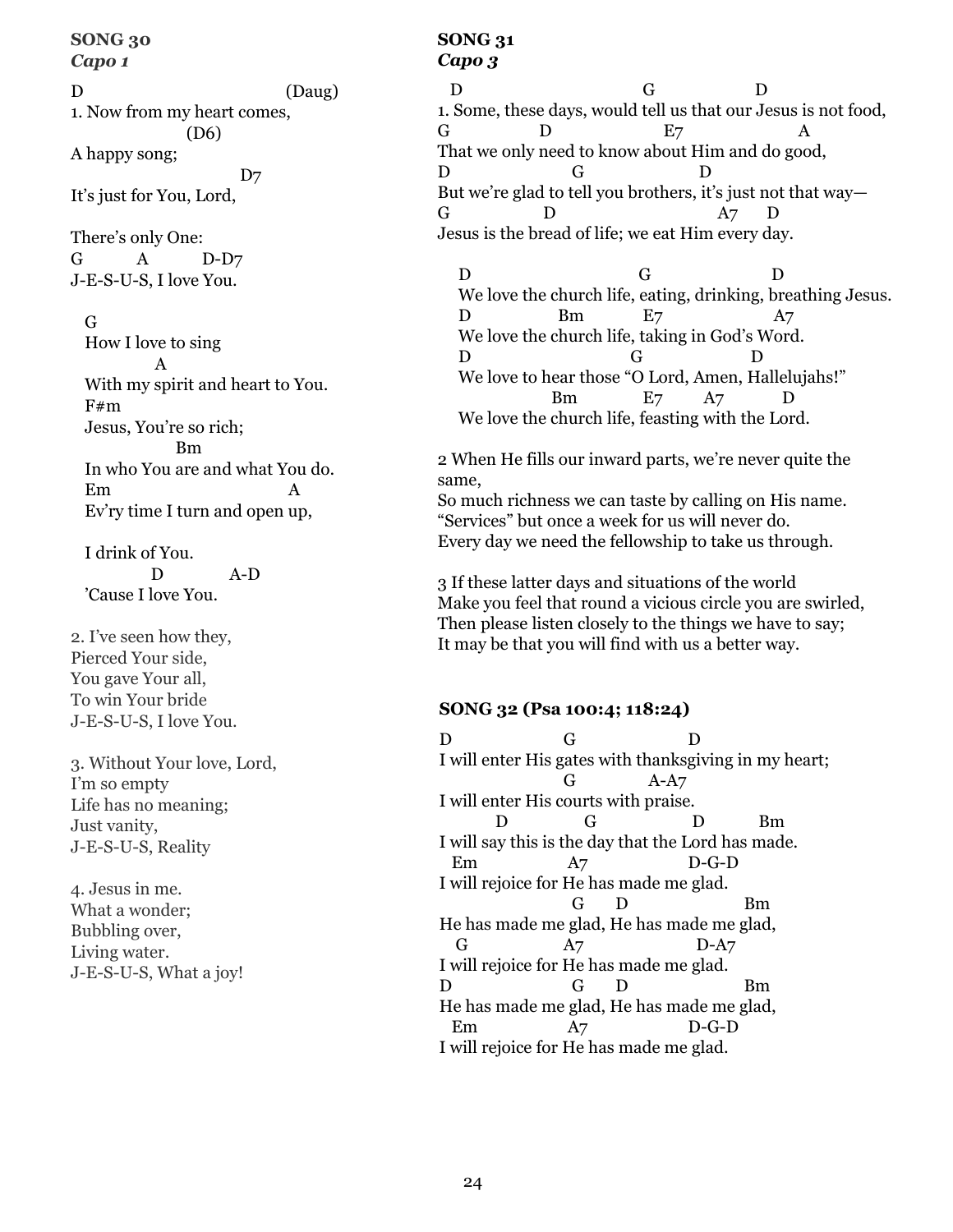## **SONG 33** *Capo 3*

#### D

1. The Lord has given freedom

To all who just believe Him. Bm A G G-A-D Be no longer enslaved.

Come now! Return to Jesus.

Receive the Life that frees us! Bm A G Call on Him and be saved.

 D This is the year of jubilee! Bm Proclaim our liberty in Him! G Throughout the land we sound out: D The slaves have been returned to Him, **Bm** Both Books and Both Books and Books and Books and Books are the Books and Books and Books and Books and Books and Books and Books and Books and Books and Books and Books and Books and Books and Books and Books and Boo Released from toil, anxiety, and sin! G D This is the year of jubilee!

2. Reclaim the land, our portion, God as our rich possession. Feast on Him every day! Enjoy Him with God's family Find satisfaction and peace. Here forever to stay!

*Countermelody:*

 D Bm A G-A-D Jubilee, jubilee, Ju-bi-lee! D Bm Jubilee, jubilee, A G Ju-bi-lee! D Jubilee! D Bm G It's the year of jubilee, Ju-bi-lee! D Bm G Jubilee, jubilee, Ju-bi-lee! D Jubilee!

## **SONG 34 (Eph 4:13; Rev. 19:7)** *Capo 3*

 G C Until we all arrive Em At the oneness of the faith D And of the full knowledge G C Of the Son of God, Em At the oneness of the faith, D At a full-grown man, C G At the measure of the stature C D Em Of the fullness of Christ, G D G Until we all arrive.

# G

Let us rejoice, C G And let us give the glory to Him, D For the marriage of the Lamb has come, G Let us exult, C G And let us give the glory to Him, D For the marriage of the Lamb has come, C G C D Em And His wife has made herself ready. G D G For the marriage of the Lamb has come.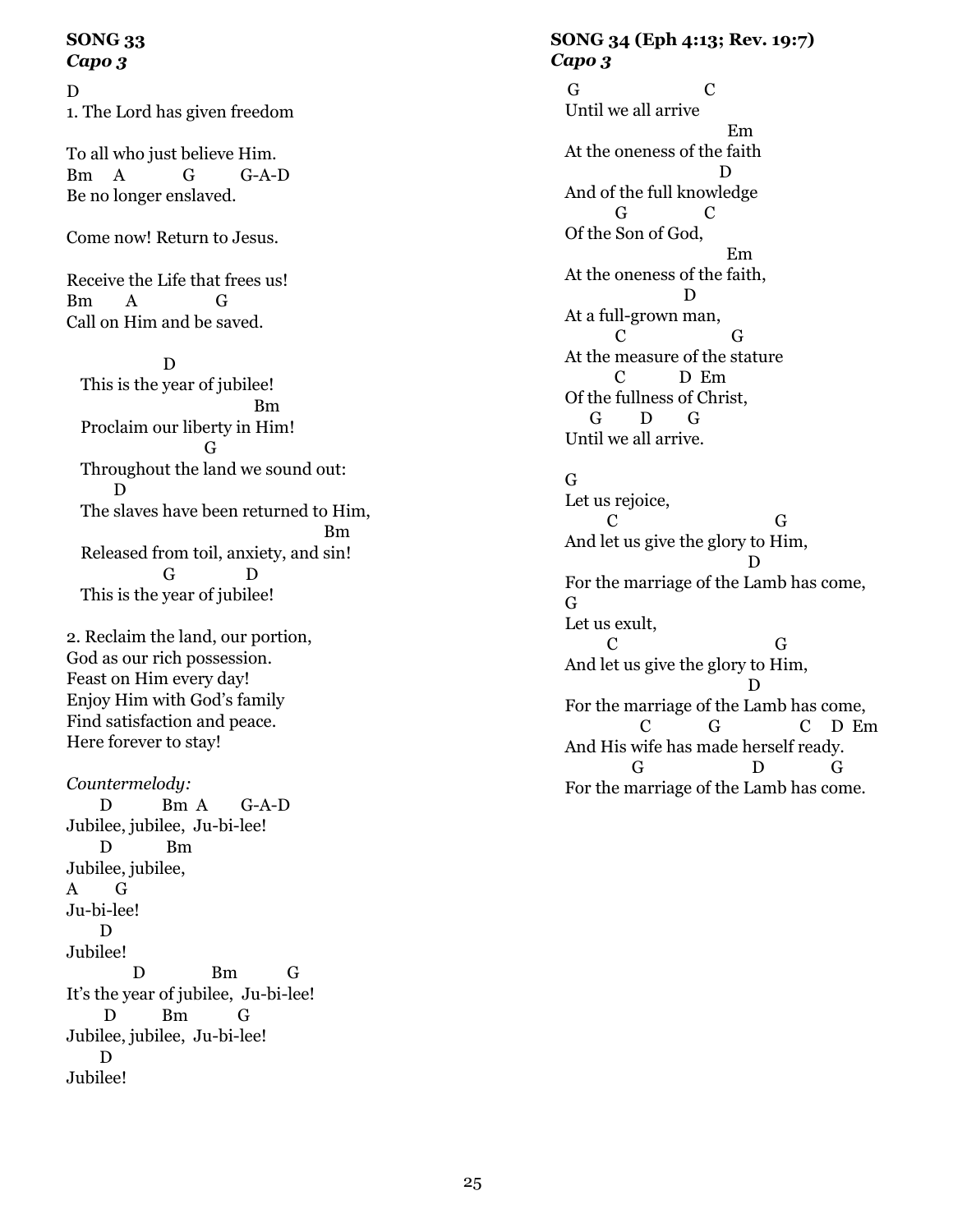## **SONG 35 (Jer. 15:16)** *Capo 1*

D Your words were found,

And I ate them.

 A And Your words became, D Became to me, G D The gladness and joy A Bm Of my heart, G A Became the gladness and joy D Of my heart.

 G D I will muse upon your precepts, A Bm And regard Your ways, G D I will turn the Bible into A Bm Both my prayer and praise. G D I will sing it in the morning, A Bm And I'll pray it all day long, G A Until Jehovah has become D-G-D My strength and song.

# **SONG 36** *Capo 5*

C F C F 1. Jesus Christ is the rock smitten,  $C$  F D7 G Who was struck to save me from sin. C F C F Living water did from Him burst, C F G C And streamed forth to allay my thirst.

> F C G Am He's the rock who's following me! F C D7 G He just wants me to take a drink. F C G Am And now I am never alone! F C G C I'm followed by this living stone.

2. When I'm thirsty to Him I speak, Then He gives me abundant drink. As the rock He is standing by, To flow out to me His supply.

> So I know wherever I go, I can drink His life-giving flow. He's the rock who's following me, Giving His life abundantly.

3. If deep down you are feeling dry, There's a way to have His supply - God wants you to speak to the rock, All the time in your daily walk.

> Open your mouth - speak to the Lord! Then the water will be outpoured. He's the rock who's following you, Waiting to give you a drink true.

And we know wherever we go, We can drink His life-giving flow. He's the rock who's following us, Flowing out His life bounteous.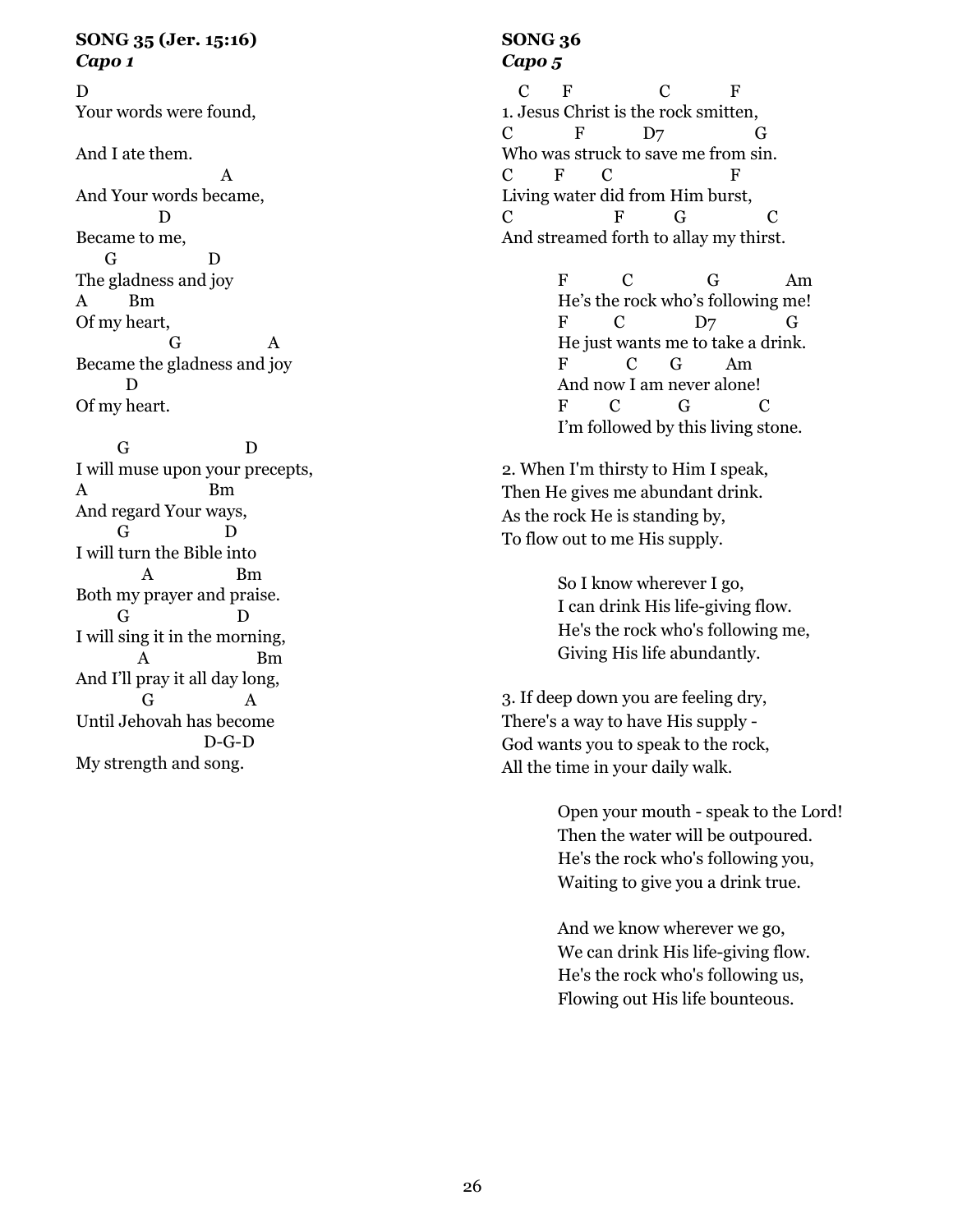# **SONG 37 (Hymn 547 – New Tune)** *Capo 2*

 C Em 1. Something every heart is loving: Am Em F If not Jesus, none can rest; G Em A7 Lord, my heart to Thee is given; Dm G C Take it, for it loves Thee best.

2. Thus I cast the world behind me; Jesus most beloved shall be; Beauteous more than all things beauteous, He alone is joy to me.

3. Bright with all eternal radiance Is the glory of Thy face; Thou art loving, sweet, and tender, Full of pity, full of grace.

4. When I hated, Thou didst love me, Shedd'st for me Thy precious blood; Still Thou lovest, lovest ever, Shall I not love Thee, my God?

5. Keep my heart still faithful to Thee, That my earthly life may be But a shadow to that glory Of my hidden life in Thee.

# **SONG 38 (Hymn 1278 – New Tune)**

D G D A 1. In the church of Jesus there is love for you, G D Em A Love most pure and tender, love most deep and true; G A D G A Bm Why should you be lonely, why for friendship sigh, Em G A7 D When the church of Jesus has a full supply?

2. In the church of Jesus there is life for you, Warm as summer sunshine, sweet as morning dew; Why should you be fearful, why take anxious thought, Since the church of Jesus cares for those He bought?

3. In the church of Jesus there is work for you; Such as even angels might rejoice to do; Why stand idly sighing for some life work grand, While the church of Jesus seeks your reaping hand?

4. In the church of Jesus there's a place for you; Glorious, bright, and joyous, right and peaceful too; Why then like a wand'rer, roam with weary pace, If the church of Jesus holds for you a place.

# **SONG 39** *Capo 3*

G 1. I've given up the world because **C** C I've found something more: G He's better than anything A7 D7 I've ever found before. G Yes, I have found the Living One,  $\mathcal{C}$ Oh, how my spirit soars! D I called His name, I'm not the same, D7 G I am for the Lord!

 $\mathcal{C}$ I'm for the Lord! G I'm loving Jesus! C I'm for the Lord! D G-C-G-C-G I'm calling O Lord Jesus!

2. I've given up the world because I've found something better: I have found the Living One And He breaks every fetter. Yes, He's the One who set me free. Oh, how my spirit soars! I called His name, I'm not the same, I am for the Lord!

3. And now I'm really happy, Yes I'm fully satisfied. I have found the Living One, And He lives right inside Of you and me, so come and see Now our spirits soar! We called His name, we're not the same, We are for the Lord!

> We're for the Lord! We're loving Jesus! We're for the Lord! We're calling O Lord Jesus!